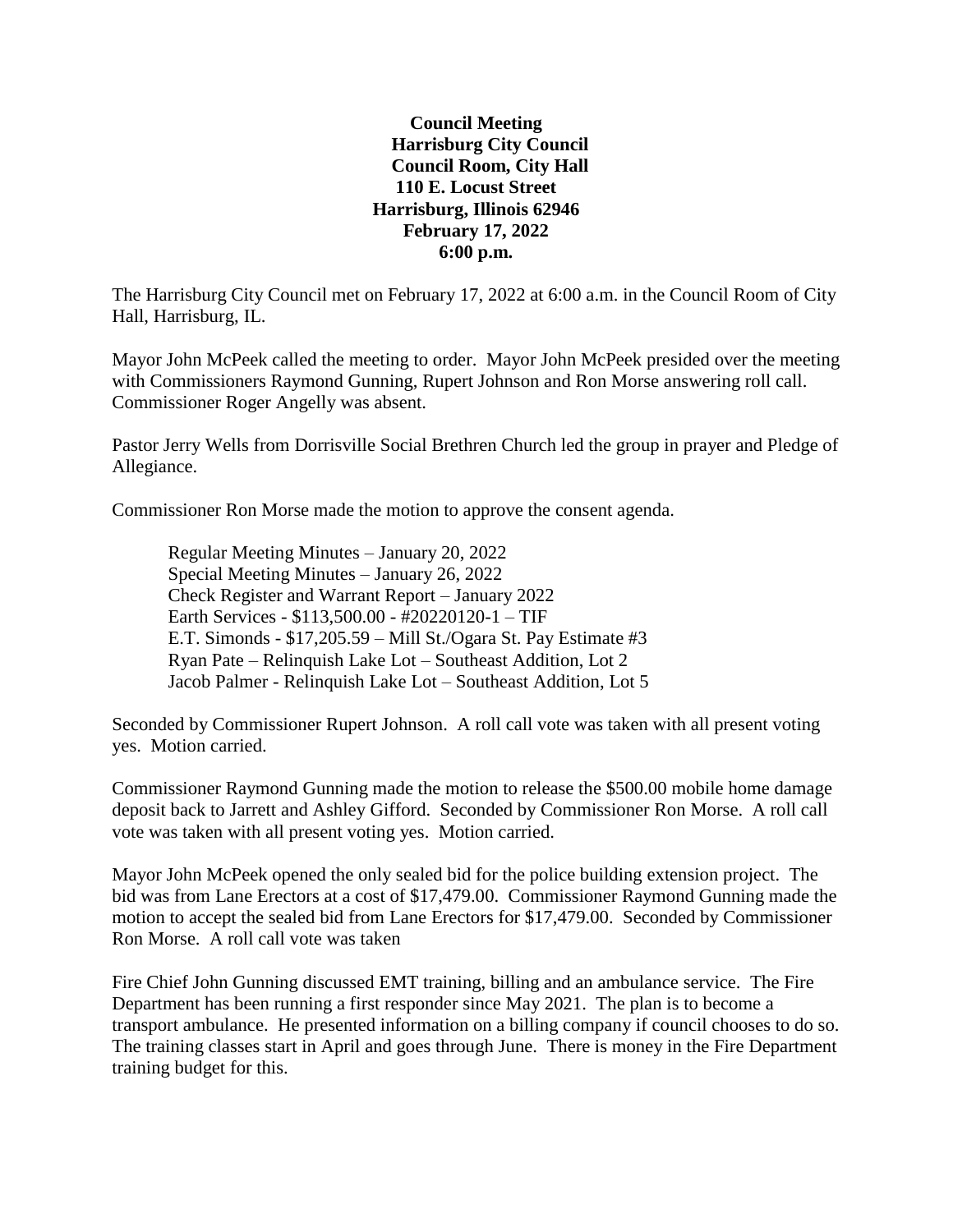If there is BLS transport, they can bill up to \$800-\$900 per run. There is a difference in pricing for Medicare vs. private insurance. The state will pay \$8.00 per mile for the first seventeen (17) miles. The funds are available for the classes, education and this project should be ready by the end of June.

The billing company does not charge for the service; however, there is a 5% fee on anything they collect. The provide all auditing reports. They work with IDPH, have attorney's on staff and seventy-nine (79) people on staff that do collections. They supply the software, set it up at the Fire Department once the City enters into a contract which is non-monetary and a five (5) year contract. The Fire Department will not do any billing. The Fire Department will receive money from collections through this company.

Deaconess is 100% supporting of the Fire Department having a BLS ambulance. Fire Chief Gunning stated the Fire Department is just a backup. The Fire Department will be able to handle the City of Harrisburg for calls.

Fire Chief Gunning stated the projection of calls is roughly 2600 calls this year. Out of 2600, if all 1200 of those were all insurance, the first year would generate about \$990,000. If 40% was Medicaid and rest insurance, it will be about \$700,000. Fire Chief Gunning spoke to the insurance provider, and the City is already covered for this service.

Treasurer Alex Jackson inquired about the expense for the rig and equipment. Fire Chief Gunning stated equipment has been purchased with Bill Ghent's safety money. A cot and a monitor still needs to be purchased. There are funds available with the spiller pay money and the foreign fire money. Fire Chief Gunning state they will do whatever they need to do to get it equipped.

More and more Fire Departments are assisting with ambulance calls and Commissioner Raymond Gunning stated this service will stay inside the city limits. Fire Chief Gunning stated his department will need one more staff.

Commissioner Raymond Gunning made the motion to approve the Fire Department to start EMT classes. Seconded by Commissioner Rupert Johnson. A roll call vote was taken with all present voting yes. Motion carried.

Alex Watkins reported on the final details of the ICIJA grant. He stated the City did not receive the monetary funding from the grant; however, the City did receive some good feedback and helpful data. Commissioner Ron Morse made the motion to submit the final closeout on the ICIJA grant. Seconded by Commissioner Raymond Gunning. A roll call vote was taken with all present voting yes. Motion carried.

Justin Dartt from Dartt and Company gave an update on the audit. Treasurer Alex Jackson has been working hard to get the office back in line. This did not happen overnight and it will not be fixed overnight. He assured council the MFT money is not locked up and will not be locked up. He is aware of the GATA issue. The six-month extension is up. The extension for FY21 will be up in April. Justin Dartt and his firm were to start in August 2021 and there were several delays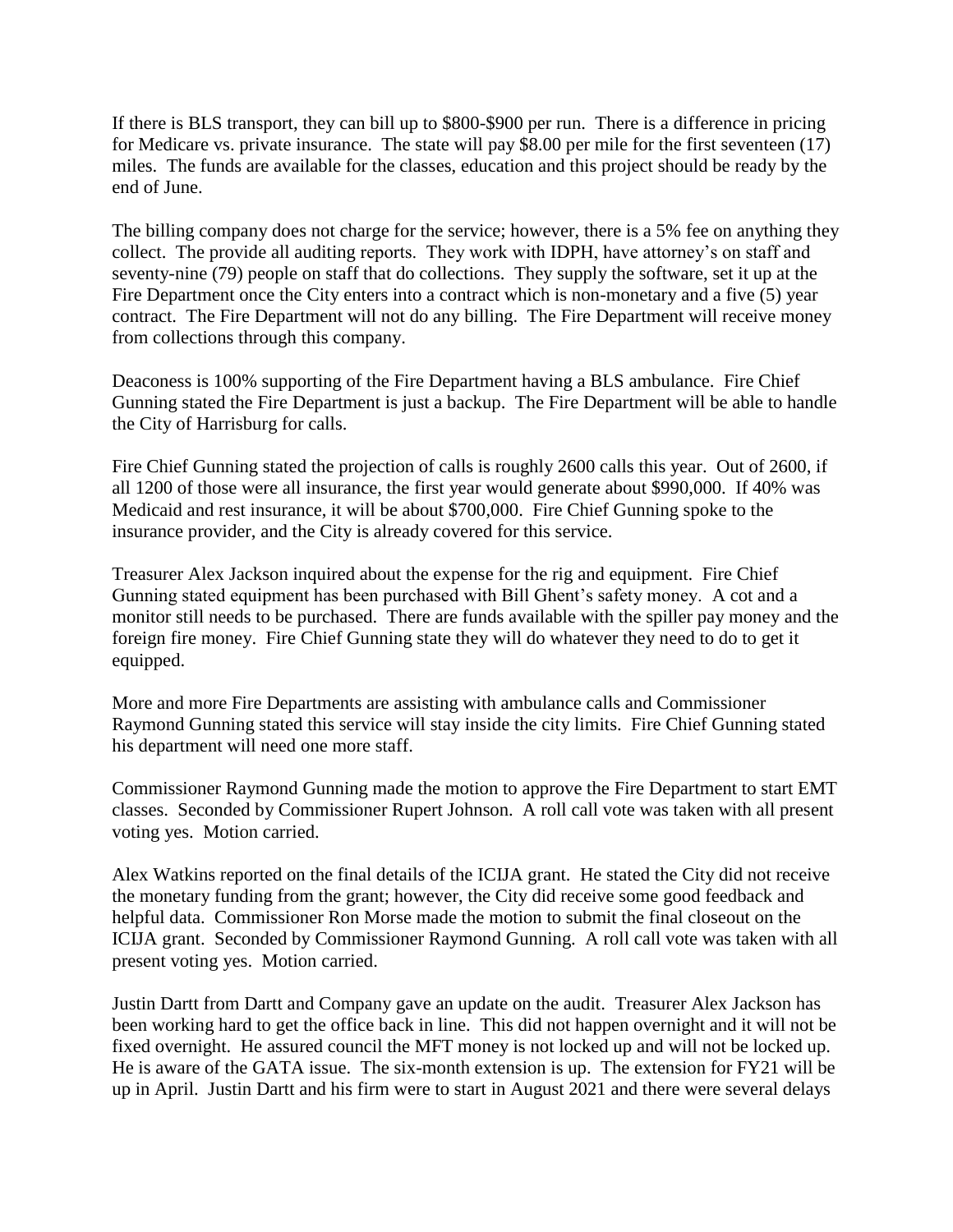by the previous Treasurer. Since Treasurer Alex Jackson was hired, things have began moving forward. Justin Dartt would like to come back in late April to finish testing. There are three solutions:

- 1) Disclaim and opinion; however, that is not recommended.
- 2) Hire another auditor; however, everyone is too far into this audit to start all over.
- 3) Come back in late April to finish up field work

If everything goes well, looking at the end of May to finish FY20. The goal is to come in and finish FY20, roll right into FY21, have that taken care of, and schedule in late July/August to finish up FY22. This will get the City in compliance. Council is in agreement to continue with Dartt and Company to complete the audits. If there are any further questions, please call Justin Dartt.

Roth Clayton from Clearwave updated council on the Clearwave development project. He reassured council that Clearwave is moving forward and will be ready in March to finalize some details. There is every intention to build/provide residential in Harrisburg in 2022. If anyone has any questions, please feel free to contact Clearwave.

Brown and Roberts, Inc. presented a Supplemental Resolution for Mill/Ogara St. The total project ran over about \$10,000. This will allow expenditures of Motor Fuel Tax money. Commissioner Ron Morse made the motion to approve Resolution 22-0217. Seconded by Commissioner Raymond Gunning. A roll call vote was taken with all present voting yes. Motion carried.

Jim Brown discussed applying for IEPA for some unsewered funds. He will apply for the unsewered funds during the next funding cycle.

Alene Carr with SIRPDC presented an ordinance amending the territory of Saline County Enterprise Zone. There is a request to expand the enterprise zone. There are four new projects and they need to be included within the zone. These new projects will create around 300 construction jobs. Commissioner Raymond Gunning made the motion to approve Ordinance 1843 amending the territory of Saline County Enterprise Zone. Seconded by Commissioner Rupert Johnson. A roll call vote was taken with all present voting yes. Motion carried.

Alene Carr with SIRPDC discussed the intergovernmental agreement. This agreement adds the new maps. Commissioner Ron Morse made the motion to approve the intergovernmental agreement. Seconded by Commissioner Raymond Gunning. A roll call vote was taken with all present voting yes. Motion carried.

Alene Carr with SIRPDC requested the Mayor to sign the application certification for the approved enterprise zone. Commissioner Raymond Gunning made the motion to authorize Mayor John McPeek to sign the application certification. Seconded by Commissioner Rupert Johnson. A roll call vote was taken with all present voting yes. Motion carried.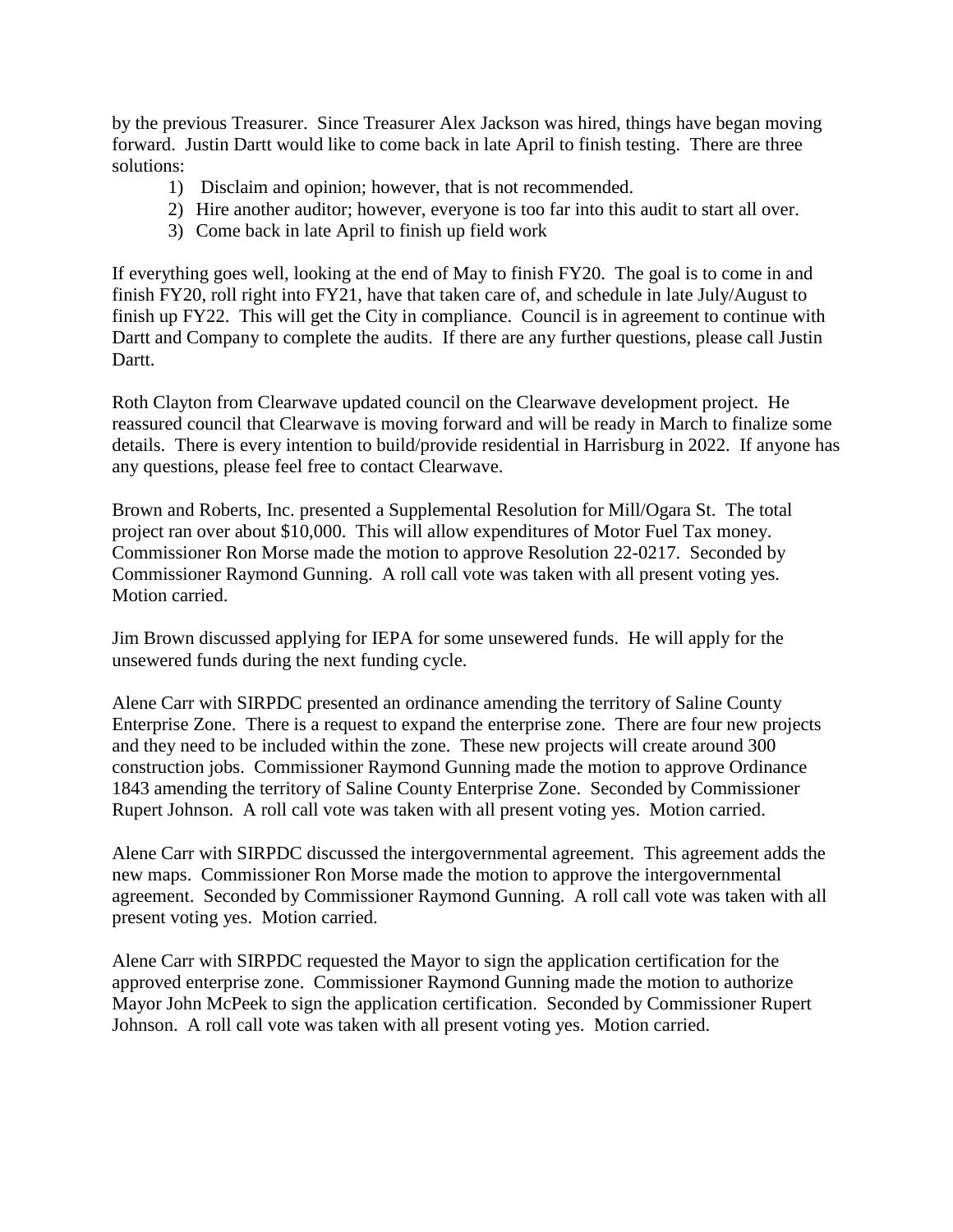Alex Watkins presented a proposal for services. The City of Harrisburg will start using SIH for physicals, and drug screens now that Dr. Alexander is no longer with HMC and HMC is merging with SIH . The cost is cheaper than the prior service being used. Commissioner Raymond Gunning made the motion to approve using SIH as a provider for physicals and drug screens. Seconded by Commissioner Rupert Johnson. A roll call vote was taken with all present voting yes. Motion carried.

Mayor John McPeek discussed 1 E. Poplar Street project. Mayor John McPeek made the motion to hire Environmental and Associates, LLC in the amount of \$1700.00 to see if there is any asbestos present. Seconded by Commissioner Raymond Gunning. A roll call vote was taken with all present voting yes. Motion carried.

Commissioner Raymond Gunning stated a firefighter has put in his resignation. He would like to hire an additional firefighter to make three employees per shift. Once the department begins with the EMT service, this will not only help the community but will generate revenue and free up money for the general fund. Commissioner Raymond Gunning made the motion to hire two firefighters and request the City Clerk to contact the Merit Board for two names. Seconded by Commissioner Rupert Johnson. A roll call vote was taken with all present voting yes. Motion carried.

Two of the firefighters will be awarded with a merit service award on February 24, 2022 at the Fire House if anyone would like to attend.

Commissioner Rupert Johnson discussed the repairing of steps at City Hall. He currently has a bid of \$10,000 for the repairs. He will get an estimate for heating the front steps and see about putting a wheelchair ramp on the steps. He will request a new estimate and report back to council.

Commissioner Rupert Johnson discussed the Cemetery/Harrisburg Lake budget. He would like to see that as a line item in his budget for all the money generated from the cemetery and Harrisburg Lake. This will allow him to keep an eye on the spending. Treasurer Alex Jackson said this is possible, but council needs to keep in mind this will take away roughly \$100,000 causing a deficit in the general fund. This will result in making cuts in the general fund.

Commissioner Rupert Johnson made the motion to hire Nathan Shaw at \$19.685 effective March 01, 2022. Seconded by Commissioner Raymond Gunning. A roll call vote was taken with all present voting yes. Motion carried.

Commissioner Rupert Johnson discussed an additional new hire for public property. Commissioner Ron Morse asked if there was money in his budget for this new hire. Treasurer Alex Jackson stated there is enough money in the budget for four paychecks which will finish out this fiscal year. She has not started working on the new budget and does not know what the new budget is going to look like with all these changes. At this point, she does not know if it good to hire someone who could be laid off in May. She needs time to work on the budget. She wants to be forthright with this information.